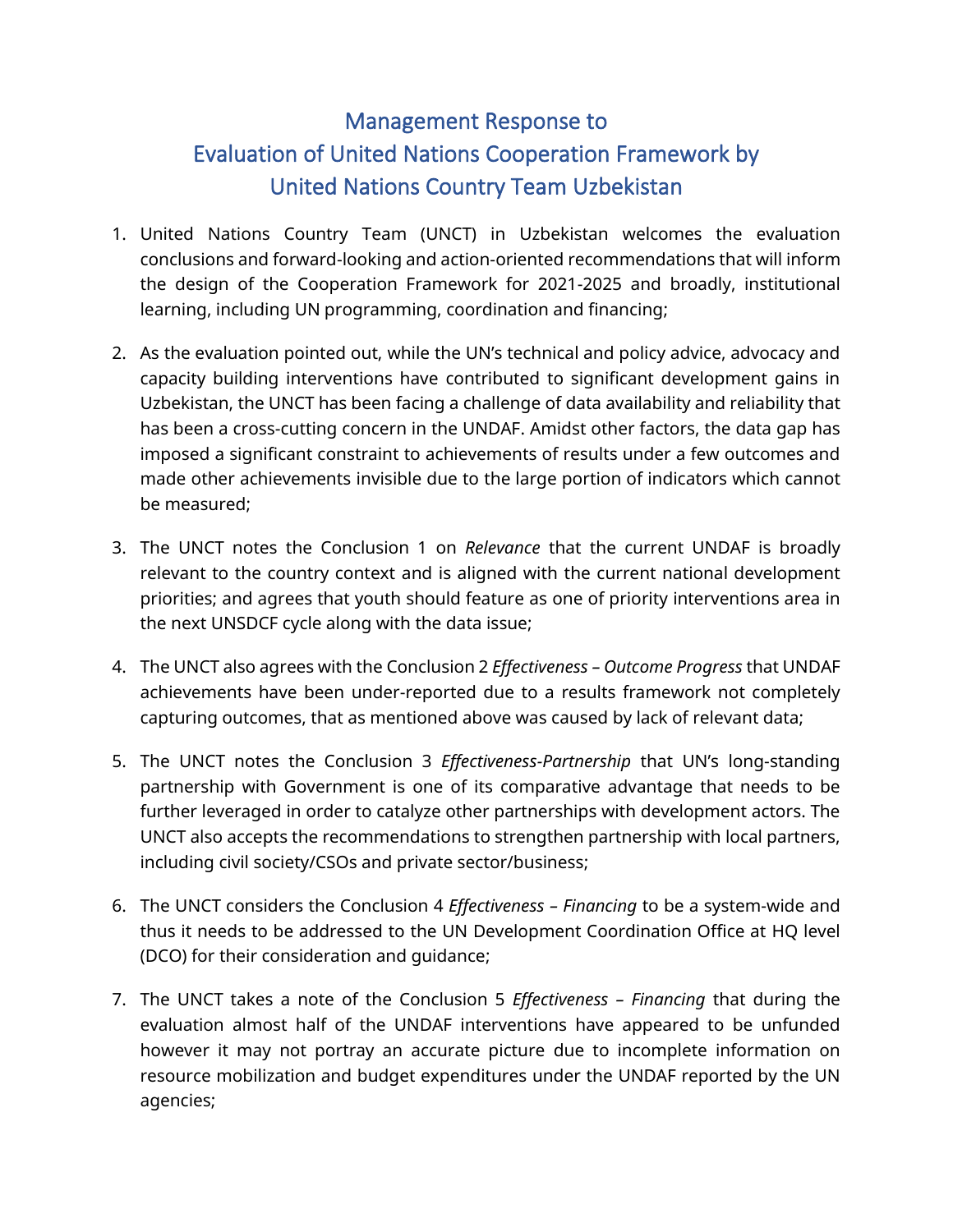- 8. The UNCT also considers the Conclusion 6 *Efficiency* to be addressed to the HQ level as reduction of transaction costs is linked more to harmonization of business processes, including programming and reporting procedures and structures;
- *9.* The UNCT takes a note of the Conclusion 7 *Sustainability* that sustainability indicators for the UNDAF results are mixed, and the incomplete institutionalization of the capacity building and ongoing partner capacity gaps pose a sustainability risk;
- *10.* The UNCT acknowledges the Conclusion 8 *UN Comparative Advantage* that the UN has well leveraged advantages in the normative areas, and as an advocate for the SDGs, a provider of high-level technical expertise and an honest broker with strong convening power. At the same time, the UNCT agrees that a critical self-assessment of its comparative advantage on regular basis would be helpful to remain relevant and responsive to emerging national priorities;
- 11. The UNCT notes the Conclusion 9 on Delivering as One cohesion but considers that the DaO scorecard revisited by the evaluation does not portray an accurate picture of the DaO implementation in Uzbekistan, at least for SOP elements on Results Groups (SOP element 3), a medium term Common Budgetary Framework (SOP element 4), Annual Common Budgetary Framework (SOP element 5), and Country Communication Group (SOP element 13). At the same time, the UNCT agrees that regular awareness raising for all UN staff on DaO approach would benefit to the greater DaO coherence.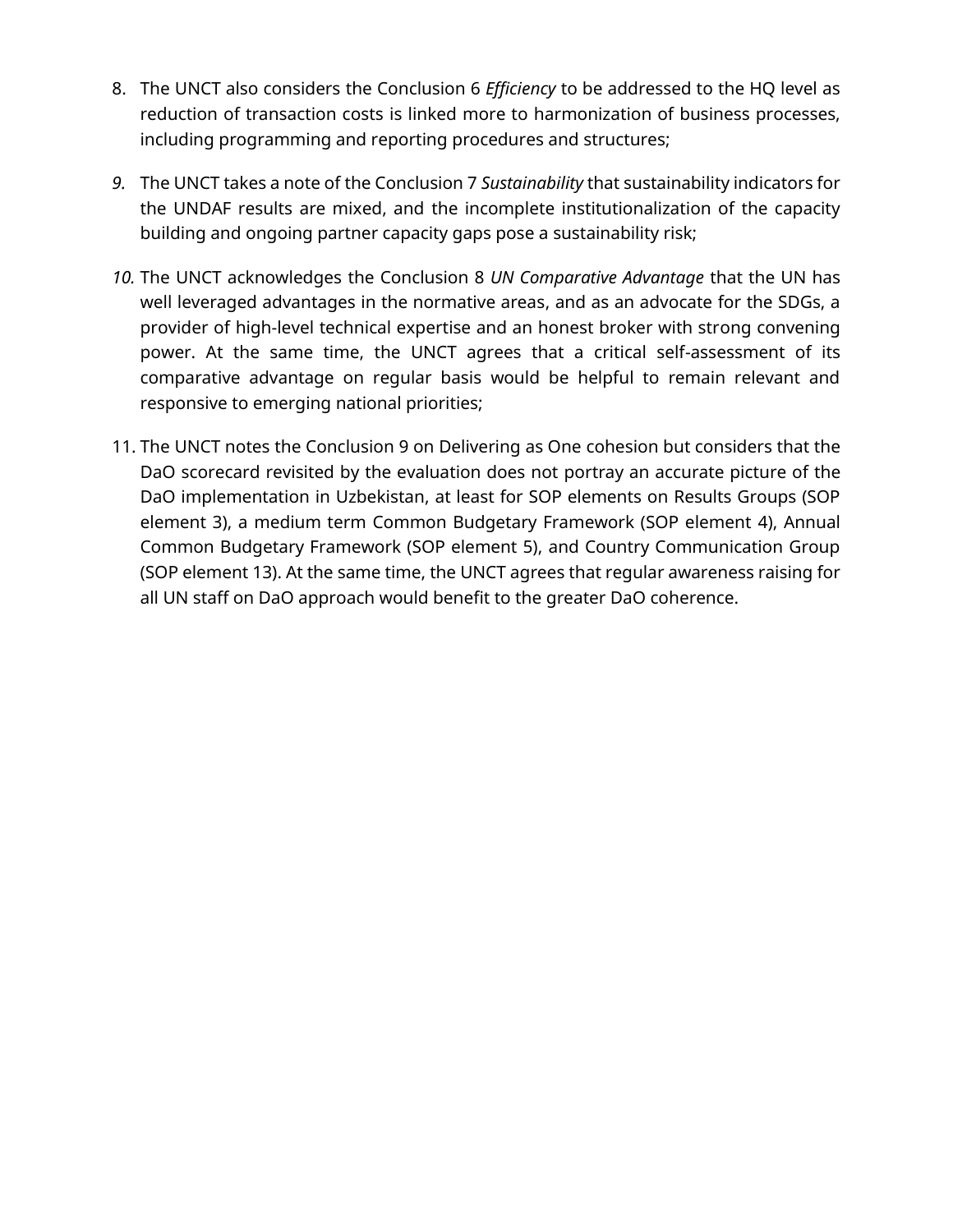## **Responses to recommendations**

| <b>Recommendation 1</b><br>Relevance: When formulating the new UNSDCF, ensure its<br>relevance to the Uzbekistan context and its alignment with UN<br>reforms:                                                                                                                                                                                                                                                                                                                                                                                                                                                                                                                                                                                                                                                                                                                                                                                                                                                                                                                                                                                                                                                                                                                                             |                                                 |                                |               | <b>Accepted / Partially</b><br>accepted / Rejected |
|------------------------------------------------------------------------------------------------------------------------------------------------------------------------------------------------------------------------------------------------------------------------------------------------------------------------------------------------------------------------------------------------------------------------------------------------------------------------------------------------------------------------------------------------------------------------------------------------------------------------------------------------------------------------------------------------------------------------------------------------------------------------------------------------------------------------------------------------------------------------------------------------------------------------------------------------------------------------------------------------------------------------------------------------------------------------------------------------------------------------------------------------------------------------------------------------------------------------------------------------------------------------------------------------------------|-------------------------------------------------|--------------------------------|---------------|----------------------------------------------------|
| 1. Use an ecosystem approach to strengthen UNSDCF synergies<br>with, and minimize duplication of, other DPs activities<br>2. Develop a streamlined results framework with no more than<br>five outcome areas and with clear alignment to national SDGs;<br>both the Uzbekistan MAPS as well as the global Agenda 2030<br>suggest possible themes for outcomes. Reference UNDAF<br>outputs and output indicators only in Joint Work Plans (JWPs)<br>3. Formulate an overarching Theory of Change (ToC) for the<br>UNSDCF as well as Theories of Change for each Outcome Area<br>for greater cohesion. Noting that the current understanding<br>of RBM among the UN team is uneven, it is recommended that<br>external expertise be engaged for both of these tasks<br>More explicitly support national priorities on<br>youth<br>4.<br>employment readiness and job creation by featuring youth<br>prominently in at least one outcome statement, in addition to<br>the planned JP NEET<br>5. Pursue more integrated programming approaches for SDG<br>acceleration<br>6. Conduct a critical self-assessment of UN comparative<br>advantages to realistically inform planning, programming and<br>financing in the new UNSDCF, as well as to ensure relevance in<br>the rapidly evolving Uzbekistan context |                                                 |                                |               | All are accepted                                   |
| <b>Actions to be taken</b>                                                                                                                                                                                                                                                                                                                                                                                                                                                                                                                                                                                                                                                                                                                                                                                                                                                                                                                                                                                                                                                                                                                                                                                                                                                                                 | <b>Responsible</b><br>entities                  | <b>Timeframe</b><br>and status |               | <b>Resource</b><br>implication                     |
| Conduct consultations on key strategic<br>priorities of the new Cooperation<br>Framework with development partners<br>and IFIs to ensure synergies and<br>minimize duplication                                                                                                                                                                                                                                                                                                                                                                                                                                                                                                                                                                                                                                                                                                                                                                                                                                                                                                                                                                                                                                                                                                                             | UN RCO                                          | (Done)                         | January 2020  |                                                    |
| Formulate an overarching Theory of<br>Change (ToC) for the Cooperation<br>Framework and Theories of Change for<br>each strategic priority to ensure greater                                                                                                                                                                                                                                                                                                                                                                                                                                                                                                                                                                                                                                                                                                                                                                                                                                                                                                                                                                                                                                                                                                                                                | <b>UNCT with</b><br>support of UN<br><b>RCO</b> | January -<br>(Done)            | February 2020 | n/a                                                |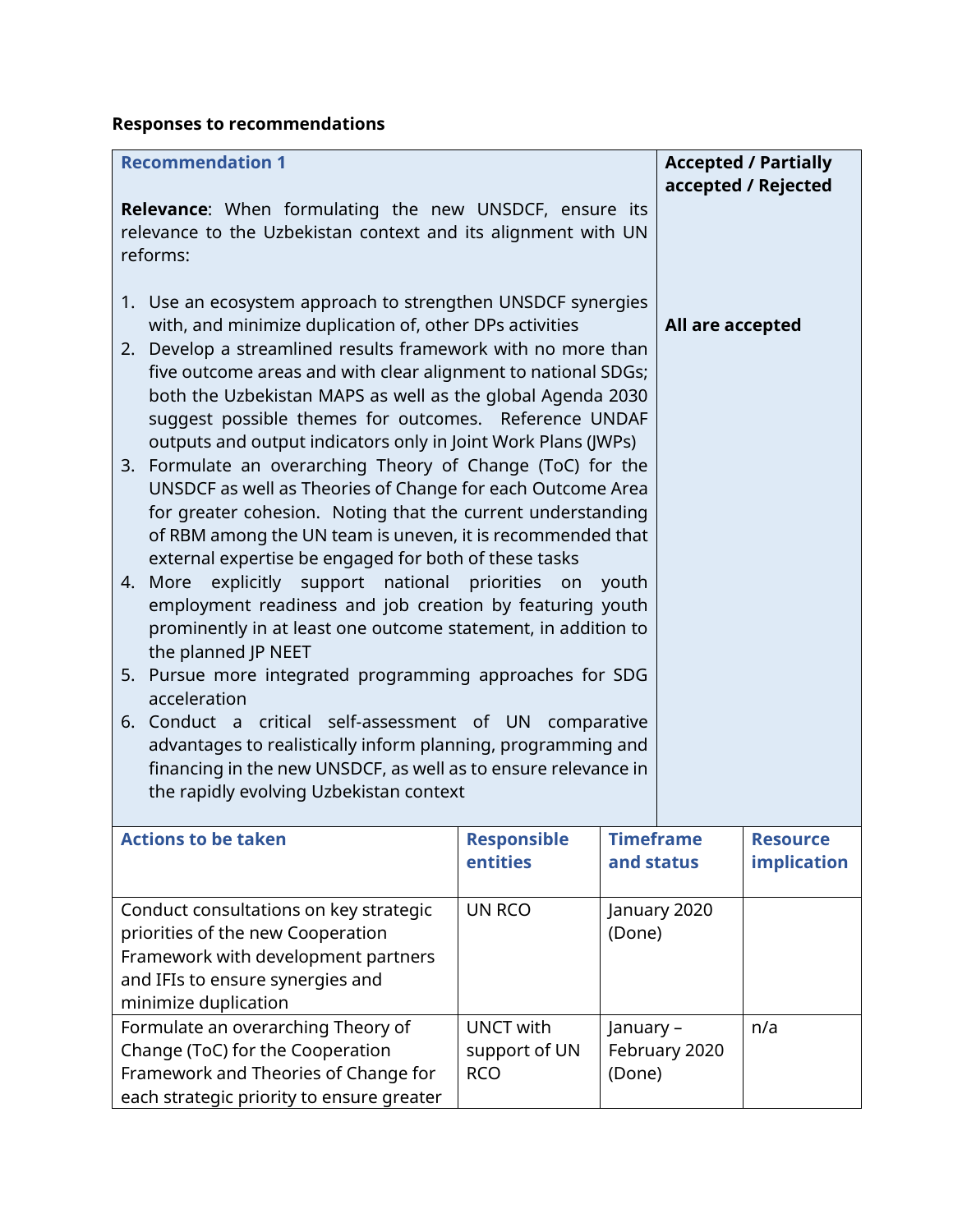| cohesiveness and integrated                     |                  |                |     |
|-------------------------------------------------|------------------|----------------|-----|
| programming approaches for SDG                  |                  |                |     |
| acceleration                                    |                  |                |     |
| Develop a streamlined Results                   | UNCT, CCA        | January -      | n/a |
| Framework with no more than five                | Team, M&ED       | February 2020  |     |
| outcomes informed by CCA, and drawn             | Group            | (Done)         |     |
| on MAPS recommendations and the                 |                  |                |     |
| national SDGs and targets                       |                  |                |     |
| Integrate national priorities on youth          | UNCT, CCA        | January -      | n/a |
| employment and job creation in the              | Team             | February 2020  |     |
| UNSDCF, at least one outcome                    |                  | (Done)         |     |
| statement, and feature youth as key             |                  |                |     |
| beneficiaries across Cooperation                |                  |                |     |
| Framework                                       |                  |                |     |
| Establish indicator framework based on          | CCA Team,        | March - May    | n/a |
| the national SDG indicators, that are           | M&ED Group       | 2020 (in       |     |
| measurable, with baseline data available        |                  | progress)      |     |
| and targets set in consultations with           |                  |                |     |
| Government, to allow for enhanced               |                  |                |     |
| monitoring and reporting                        |                  |                |     |
| Seek expertise and consult with Regional        | <b>UN RCO</b>    | April 2020 (in | n/a |
| DCO and Peer Support Group on ToC               |                  | progress)      |     |
| and outcomes formulated to ensure               |                  |                |     |
| they are articulated in the RBM                 |                  |                |     |
| language                                        |                  |                |     |
| Conduct a<br>self-assessment<br>of<br><b>UN</b> | <b>UNCT with</b> | March-May      | n/a |
| comparative advantages as part of UNCT          | support of RCO   | 2020 (in       |     |
| Configuration<br>process<br>based<br>on         |                  | progress)      |     |
| consultations with Government<br>and            |                  |                |     |
| relevant counterparts                           |                  |                |     |
| Review and update the self-assessment           | <b>UNCT with</b> | Beginning of   | n/a |
| of UN comparative advantages during             | support of RCO   | each year      |     |
| the Cooperation Framework annual                |                  |                |     |
| review                                          |                  |                |     |
| Develop the Joint Work Plans with a             | UNCT, UN         | June - August  | n/a |
| reasonable number of outputs and                | Results          | 2020           |     |
| measurable indicators                           | Groups, M&ED     |                |     |
|                                                 | Group            |                |     |
|                                                 |                  |                |     |
|                                                 |                  |                |     |
|                                                 |                  |                |     |
|                                                 |                  |                |     |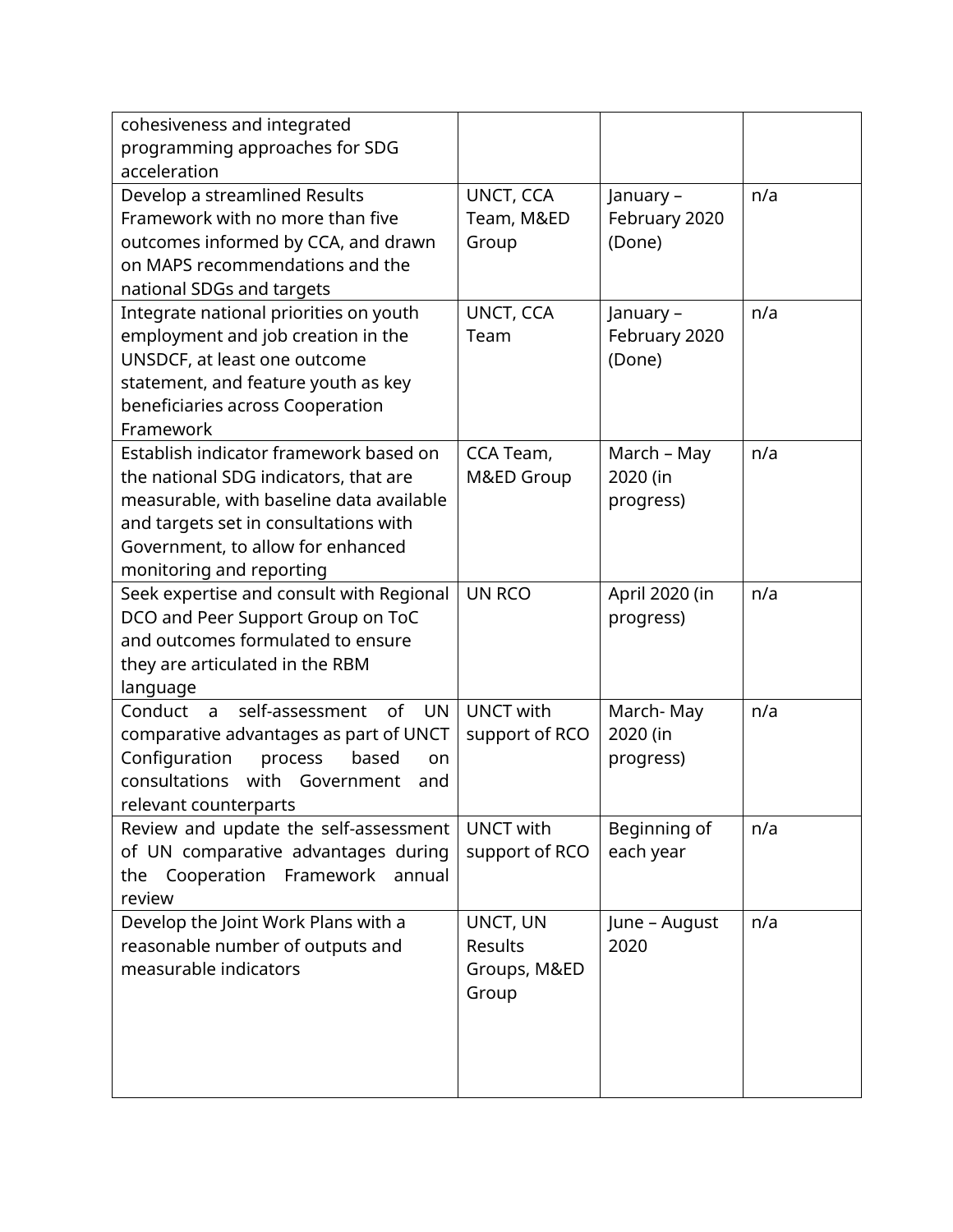| <b>Recommendation 2</b>                                                                                                                                                                                                                                                                                                                                                                                                                                                                                                                                                                                                                        |                                |                             | <b>Accepted / Partially</b> |                                                            |
|------------------------------------------------------------------------------------------------------------------------------------------------------------------------------------------------------------------------------------------------------------------------------------------------------------------------------------------------------------------------------------------------------------------------------------------------------------------------------------------------------------------------------------------------------------------------------------------------------------------------------------------------|--------------------------------|-----------------------------|-----------------------------|------------------------------------------------------------|
| Effectiveness: Strengthen the effectiveness of the UNDAF in                                                                                                                                                                                                                                                                                                                                                                                                                                                                                                                                                                                    |                                |                             | accepted / Rejected         |                                                            |
| the areas of                                                                                                                                                                                                                                                                                                                                                                                                                                                                                                                                                                                                                                   |                                |                             |                             |                                                            |
| <b>Financing and Partnership:</b>                                                                                                                                                                                                                                                                                                                                                                                                                                                                                                                                                                                                              |                                |                             |                             |                                                            |
|                                                                                                                                                                                                                                                                                                                                                                                                                                                                                                                                                                                                                                                |                                |                             |                             |                                                            |
| 1. Widen the UNDAF's resource base:                                                                                                                                                                                                                                                                                                                                                                                                                                                                                                                                                                                                            |                                |                             | All are accepted            |                                                            |
| Increase the UNCT's level of understanding on innovative<br>financing options and how they can support SDG, through<br>guidance and training from a recognized UN partnership<br>authority such as the UN Global Compact, the UNOSSC or the<br>UN DESA Financing for Development Office, among others<br>After the 2019 DFA, co-create an UNDAF/UNSDCF financing<br>$\bullet$<br>strategy in collaboration with the GoU, including forms of<br>development financing beyond traditional multilateral aid<br>such as non-DAC donor funding, SSC, domestic revenue<br>mobilization, private sector partnerships and blended<br>financing options |                                |                             |                             |                                                            |
| <b>Explanation</b>                                                                                                                                                                                                                                                                                                                                                                                                                                                                                                                                                                                                                             |                                |                             |                             |                                                            |
| <b>Actions to be taken</b>                                                                                                                                                                                                                                                                                                                                                                                                                                                                                                                                                                                                                     | <b>Responsible</b><br>entities |                             | <b>Timeframe</b>            | <b>Resource</b><br>implication                             |
| Through and with support UNDCO<br>Regional Office, learn about<br>perspectives to engage in and promote<br>Participation Finance (Islamic Finance)                                                                                                                                                                                                                                                                                                                                                                                                                                                                                             | <b>RCO</b>                     | April -October<br>2020      |                             | Travel<br>expenses,<br>budget of<br>RCO and UN<br>entities |
| Through UNDCO engage with relevant<br>UN entities (UNDESA, UNOP, UN Global<br>Compact) as well as external actors e.g.<br>CIBAFI, to receive quidance and<br>knowledge on innovative financing and<br>partnership                                                                                                                                                                                                                                                                                                                                                                                                                              | <b>RCO</b>                     | March -<br>December<br>2020 |                             | tbd                                                        |
| Finalize the Development Finance<br>Assessment (DFA)                                                                                                                                                                                                                                                                                                                                                                                                                                                                                                                                                                                           | <b>UNDP</b>                    | 2020                        | April - June                | UNDP and<br>RCO budget                                     |
| Develop SDG Financing Strategy for new<br>Cooperation Framework based on the<br>DFA outcomes and in consultations with<br>national stakeholders and development<br>partners/ donors                                                                                                                                                                                                                                                                                                                                                                                                                                                            | RCO and UNDP                   | July -<br>September<br>2020 |                             | tbd                                                        |
| Based on the DFA, identify innovating<br>financing options and partnership<br>approaches to reflect in the SDG                                                                                                                                                                                                                                                                                                                                                                                                                                                                                                                                 | <b>RCO</b>                     | July –<br>2020              | September                   | n/a                                                        |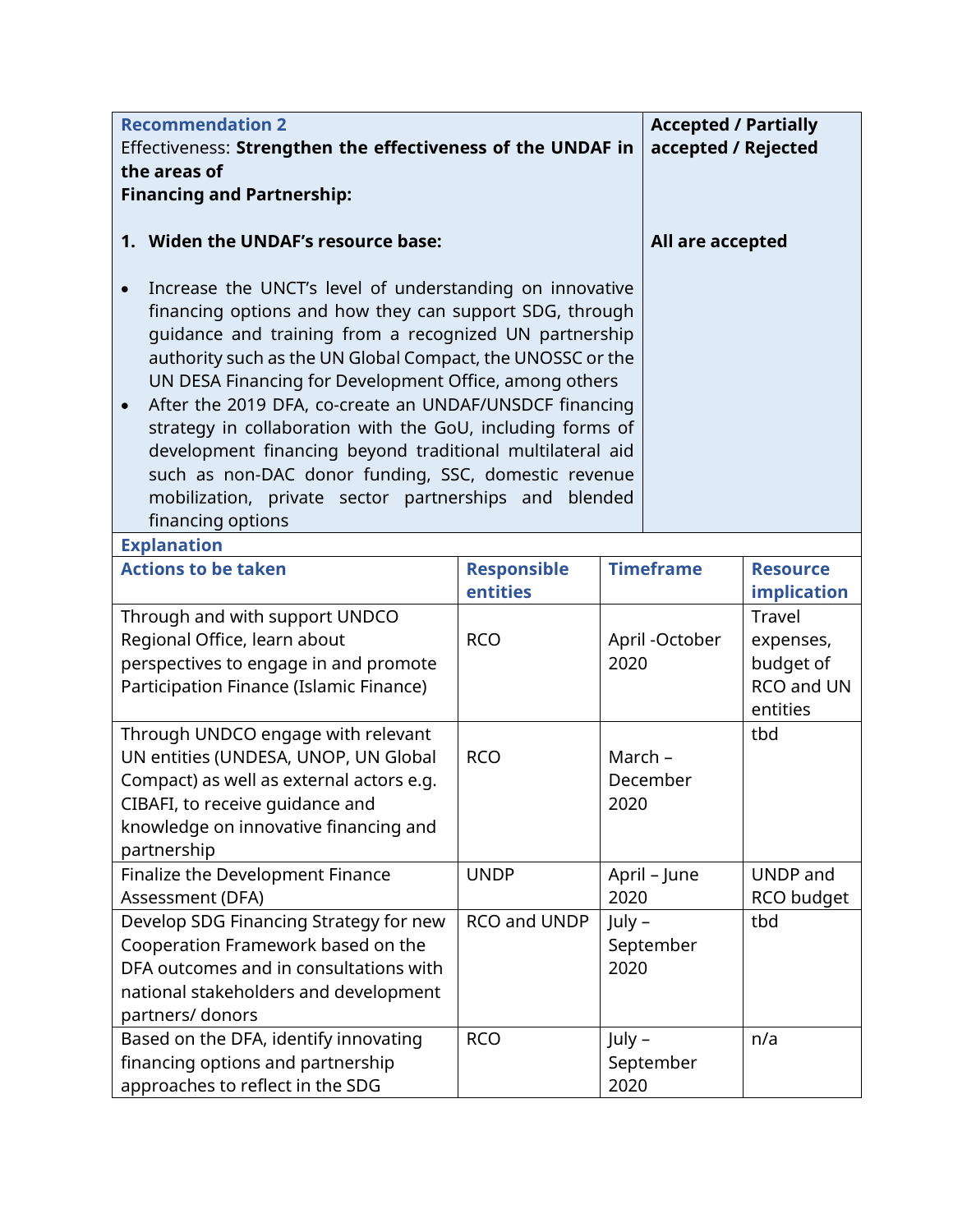| Financing Strategy and Funding                              |                    |                             |                    |  |
|-------------------------------------------------------------|--------------------|-----------------------------|--------------------|--|
| Framework for Cooperation Framework                         |                    |                             |                    |  |
| Conduct review of the Funding                               | RCO, with          | Annually, Q1                | n/a                |  |
| Framework implementation as part of                         | support of UN      |                             |                    |  |
| the Cooperation Framework Annual                            | <b>Info Focal</b>  |                             |                    |  |
| review to identify funding gaps                             | points and         |                             |                    |  |
|                                                             | <b>OMT</b>         |                             |                    |  |
| Initiate periodic funding dialogues with                    | <b>RCO</b>         | Annually, Q1                | Tbd                |  |
| donors and other partners to address                        |                    |                             |                    |  |
| the funding gap of the Cooperation                          |                    |                             |                    |  |
| Framework                                                   |                    |                             |                    |  |
|                                                             |                    |                             |                    |  |
| <b>Recommendation 2</b>                                     |                    | <b>Accepted / Partially</b> |                    |  |
| Effectiveness: Strengthen the effectiveness of the UNDAF    |                    | accepted / Rejected         |                    |  |
| in the areas of                                             |                    |                             |                    |  |
| <b>Financing and Partnership:</b>                           |                    |                             |                    |  |
|                                                             |                    |                             |                    |  |
| 2. Build closer interaction with the private sector:        |                    | All are accepted            |                    |  |
| explore community investment<br>Map<br>and<br>$\circ$       |                    |                             |                    |  |
| initiatives with local and international private            |                    |                             |                    |  |
| sector actors                                               |                    |                             |                    |  |
| Consider initiating an informal private sector<br>$\circ$   |                    |                             |                    |  |
| advisory committee under the leadership of the RC           |                    |                             |                    |  |
| Explore establishing a UN-led multi-stakeholder<br>$\circ$  |                    |                             |                    |  |
| partnership platform such as an SDG Partnership             |                    |                             |                    |  |
| Platform to catalyze and broker partnerships                |                    |                             |                    |  |
| Leverage current financial and non-financial<br>$\circ$     |                    |                             |                    |  |
| sector partnerships for<br>private                          | additional         |                             |                    |  |
| financing                                                   |                    |                             |                    |  |
| Continue to engage with Government and other relevant<br>3. |                    |                             |                    |  |
| stakeholders for the development of a regulatory            |                    |                             |                    |  |
| framework for Islamic finance                               |                    |                             |                    |  |
| 4. Further strengthen partnerships with IFIs, for example,  |                    |                             |                    |  |
| through extension of cross-cutting UNDAF thematic           |                    |                             |                    |  |
| groups, such as extending the UN GTG into a cross-sector    |                    |                             |                    |  |
| GTG with other DPs                                          |                    |                             |                    |  |
| 5. Pursue more pooled funding, including thematic trust     |                    |                             |                    |  |
| funds such as the JP Aral Sea MPHSTF                        |                    |                             |                    |  |
| <b>Explanation</b>                                          |                    |                             |                    |  |
| <b>Actions to be taken</b>                                  | <b>Responsible</b> | <b>Timeframe</b>            | <b>Resource</b>    |  |
|                                                             | entities           |                             | <b>implication</b> |  |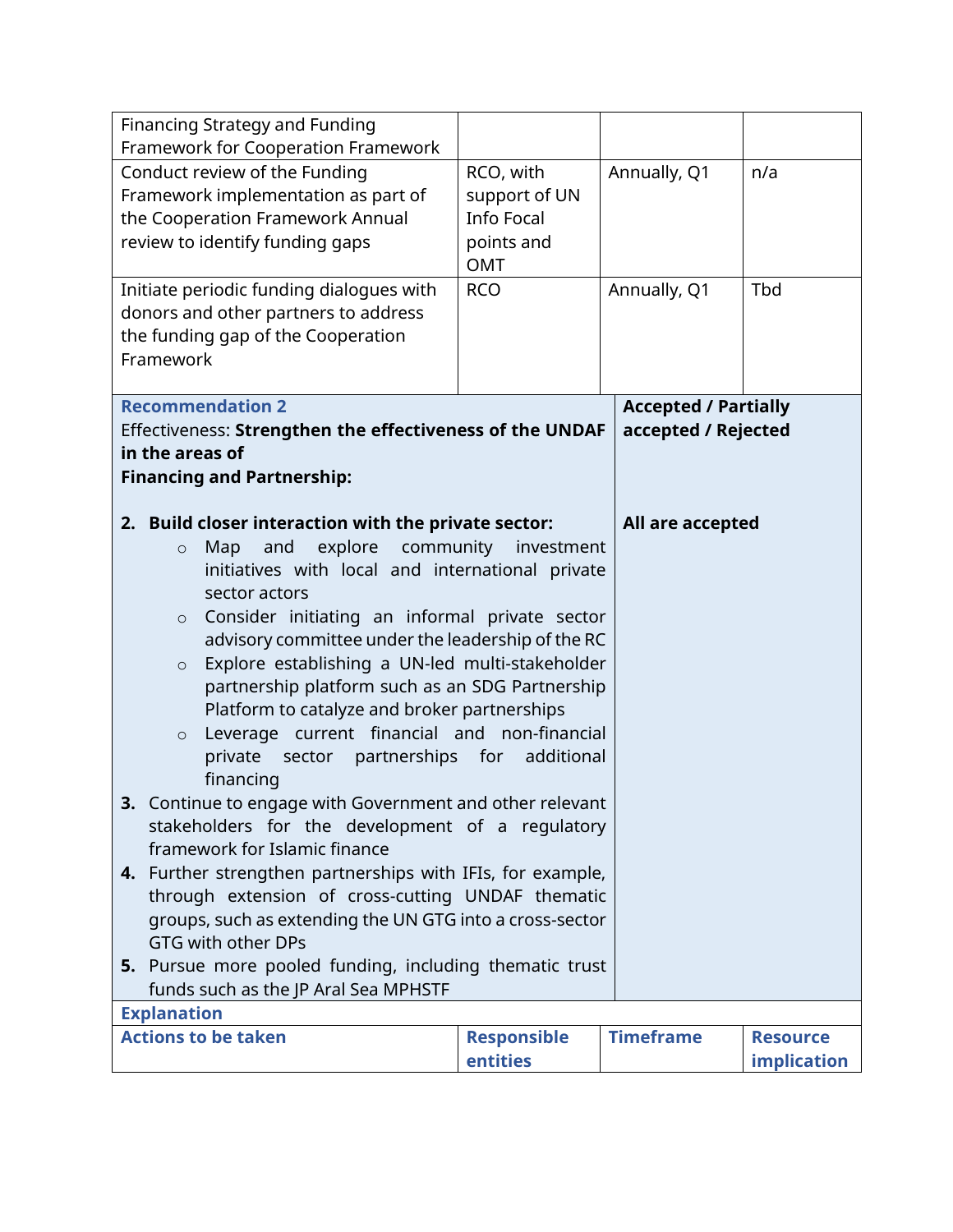| Organize consultations with business<br>stakeholders to explore the opportunity<br>for private sector engagement and<br>partnerships and inform the SDG<br><b>Financing Strategy</b>                                                               | RCO with<br><b>UNDP</b> support                              | July -<br>September<br>2020 |                  | Tbd                                                |
|----------------------------------------------------------------------------------------------------------------------------------------------------------------------------------------------------------------------------------------------------|--------------------------------------------------------------|-----------------------------|------------------|----------------------------------------------------|
| Explore community investment<br>initiatives with local and international<br>private sector actors as part of the SDG<br><b>Financing Strategy</b>                                                                                                  | RCO with<br><b>UNDP</b> support                              | Q4 2020                     |                  | n/a                                                |
| Set up a dialogue platform with<br>engagement of interested business<br>partners to sensitize on the SDG and<br>promote the SDG-oriented business<br>solutions and private investments for<br>the SDG                                              | RCO with RG<br>support                                       | Q4 2020                     |                  | tbd                                                |
| <b>Extend invitation to Development</b><br>Partners and IFIs to participate in the<br>UN Results Group and Thematic Groups                                                                                                                         | <b>UN lead</b><br>agencies/chairs<br>of UN Results<br>Groups | Q3 2020                     |                  | n/a                                                |
| Provide policy advice and technical<br>assistance to Government in<br>establishing institutional and regulatory<br>framework for selected financial<br>instruments, including Islamic Finance                                                      | UNDP, UN RCO                                                 | Through 2020-<br>2021       |                  | Tbd                                                |
| Explore financing opportunities from<br>global joint funds, such as the Migration<br>Fund, and the Joint SDG Fund, among<br>others, for joint programmes and<br>initiatives in line with the national SDGs<br>and Cooperation Framework priorities | <b>RCO</b>                                                   | Ongoing                     |                  | n/a                                                |
| <b>Recommendation 3</b><br>Strengthen the effectiveness of the UNDAF in the areas of                                                                                                                                                               |                                                              |                             |                  | <b>Accepted / Partially</b><br>accepted / Rejected |
| <b>Budget Reporting</b><br>1. Agencies must continue to lobby their regional and<br>headquarters offices for a harmonized approach to UNDAF<br>budget reporting that is mutually-acceptable to both agencies'  <br>HQs and to DCO                  |                                                              |                             | All are accepted |                                                    |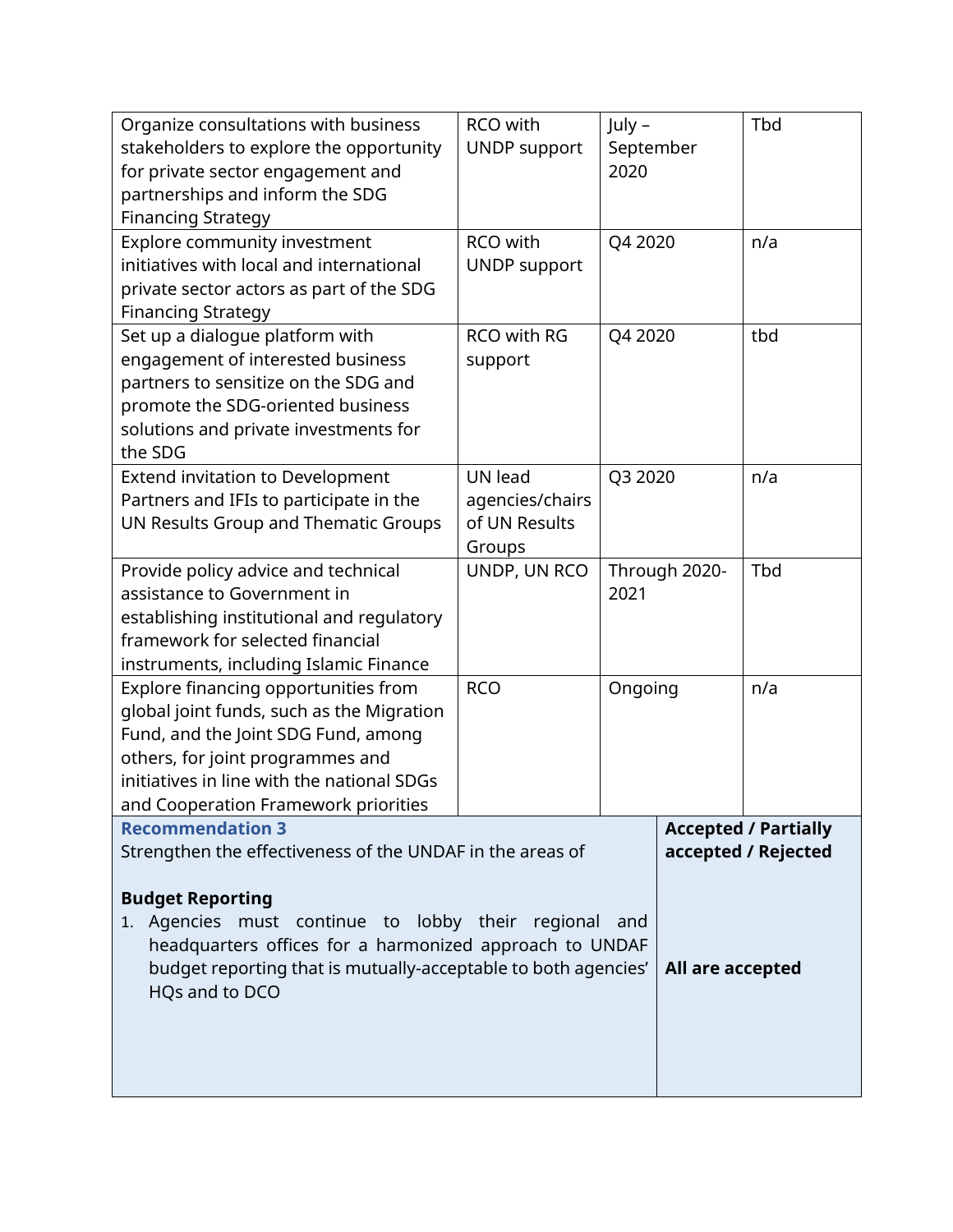| <b>Monitoring and Evaluation</b>                                    |                    |                  |                 |  |
|---------------------------------------------------------------------|--------------------|------------------|-----------------|--|
| Noting agency staff turnovers, provide annual RBM training to<br>2. |                    |                  |                 |  |
| programme and M&E staff to ensure that there are necessary          |                    |                  |                 |  |
| competencies in this area                                           |                    |                  |                 |  |
| 3. Recognizing that the current level of understanding of RBM       |                    |                  |                 |  |
| principles among the UN team is uneven, engage external             |                    |                  |                 |  |
| expertise to quide the development of ToCs for the UNSDCF           |                    |                  |                 |  |
| and for each of its Outcome Areas (see also above, Relevance)       |                    |                  |                 |  |
|                                                                     |                    |                  |                 |  |
| <b>Knowledge Management</b>                                         |                    |                  |                 |  |
| 1. Strengthen UNDAF knowledge management and RCO's role             |                    |                  |                 |  |
| as an UNDAF One Stop Shop by archiving all UNDAF-related            |                    |                  |                 |  |
| documents not included in the UNINFO system, including RG           |                    |                  |                 |  |
| minutes and joint monitoring reports, with RCO                      |                    |                  |                 |  |
| <b>Explanation</b>                                                  |                    |                  |                 |  |
| <b>Actions to be taken</b>                                          | <b>Responsible</b> | <b>Timeframe</b> | <b>Resource</b> |  |
|                                                                     | entities           |                  | implication     |  |
| Clarify approaches in budget planning and                           | RCO with           | May - July 2020  | n/a             |  |
| reporting structures across UN system at                            | <b>OMT</b>         |                  |                 |  |
| individual agency level                                             | support            |                  |                 |  |
| Seek DCO quidance on harmonized                                     | <b>RCI</b>         | May - July 2020  | n/a             |  |
| approach to the budget reporting under                              |                    |                  |                 |  |
| the UNDAF and Cooperation Framework                                 |                    |                  |                 |  |
| Include RBM training in learning plans of                           | <b>UNCT</b>        | Ongoing          | n/a             |  |
| UN programme and operations staff as                                |                    |                  |                 |  |
| part of their Performance management                                |                    |                  |                 |  |
| cycle                                                               |                    |                  |                 |  |
| Organize a training of trainers on RBM for                          | <b>RCO</b>         | August-          | <b>Tbd</b>      |  |
| M&ED members to become a resource                                   |                    | September        |                 |  |
| group on RBM                                                        |                    | 2020             |                 |  |
| Organize annual training on RBM                                     | M&ED               | Yearly in Q4     | tbd             |  |
| refreshment for inter-agency UN Groups                              | Group              |                  |                 |  |
| Seek DCO and PSG guidance and advice on                             | <b>RCO</b>         | February -       | n/a             |  |
| development of the ToC for new                                      |                    | April 2020 (in   |                 |  |
| Cooperation Framework and strategic                                 |                    | progress)        |                 |  |
| priorities                                                          |                    |                  |                 |  |

RCO with support of RG/TG secretariats Ongoing | n/a

Set up and maintain UN archive to include all documents/materials pertaining to implementation of the Cooperation Framework and functioning of the inter-

agency UN groups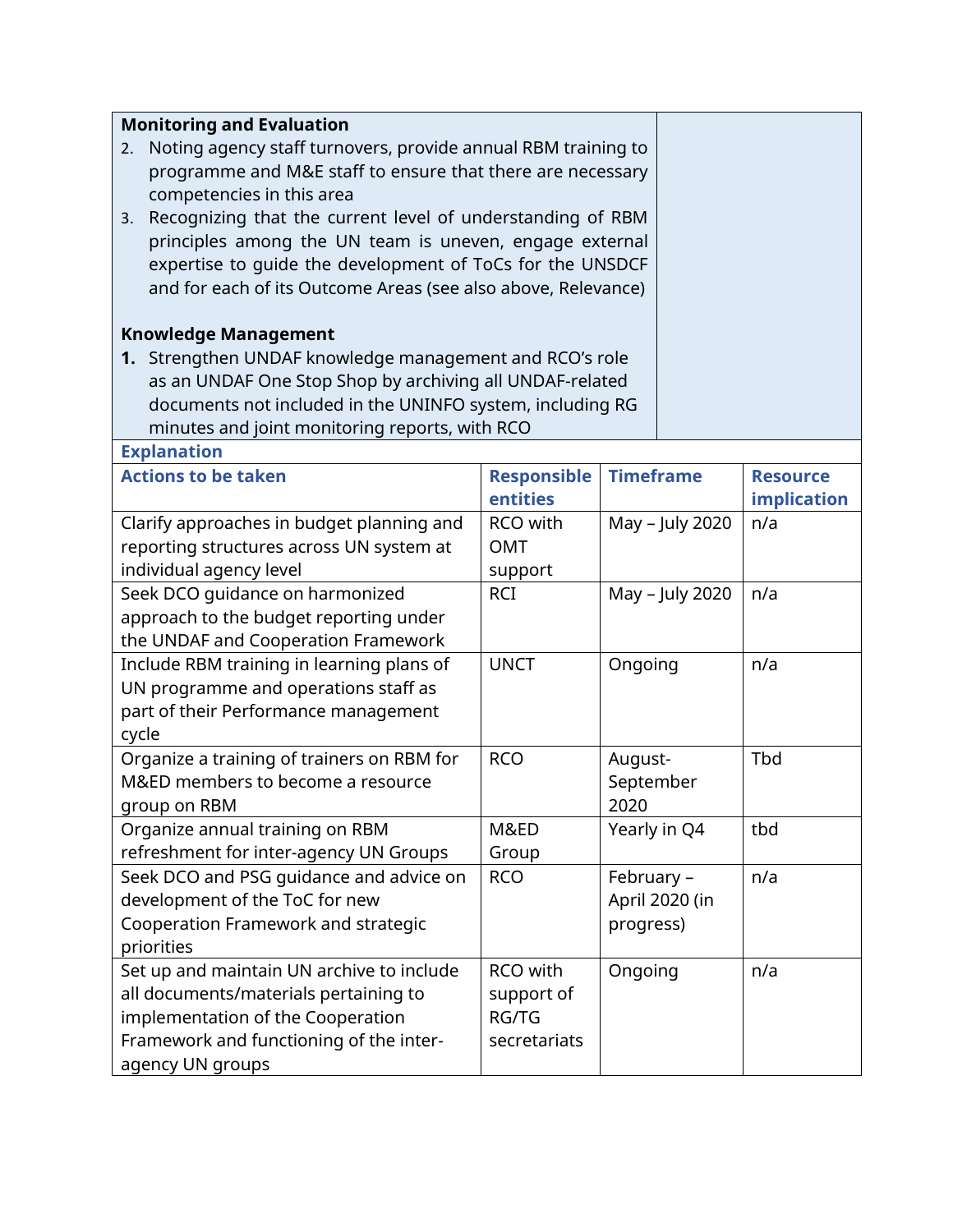| <b>Recommendation 4</b>                                           |                    |                  | <b>Accepted / Partially</b> |                                      |  |
|-------------------------------------------------------------------|--------------------|------------------|-----------------------------|--------------------------------------|--|
| Strengthen the <b>effectiveness of the UNDAF</b> in the areas of: |                    |                  | accepted / Rejected         |                                      |  |
| <b>Results Groups</b>                                             |                    |                  |                             |                                      |  |
| 1. Introduce co-chairs and rotating chairs for the RGs            |                    |                  |                             |                                      |  |
| <b>DaO</b>                                                        |                    | All are accepted |                             |                                      |  |
| 1. Raise the awareness of all UN staff on this approach and on    |                    |                  |                             |                                      |  |
| its implications for operations, programming, financing and       |                    |                  |                             |                                      |  |
| partnership through available organizational windows such         |                    |                  |                             |                                      |  |
| as the staff induction process                                    |                    |                  |                             |                                      |  |
| <b>Explanation</b>                                                |                    |                  |                             |                                      |  |
| <b>Actions to be taken</b>                                        | <b>Responsible</b> | <b>Timeframe</b> |                             | <b>Resource</b>                      |  |
|                                                                   | entities           |                  |                             | implication                          |  |
| Introduce co-chairing and rotating chairing                       | <b>UNCT</b>        |                  | Since Jan' 2021             | n/a                                  |  |
| arrangements for UN Results Groups and                            |                    |                  |                             |                                      |  |
| Thematic Groups under new Cooperation                             |                    |                  |                             |                                      |  |
| Framework                                                         |                    |                  |                             |                                      |  |
| With support of RCO, introduce session on                         | <b>OMT</b>         |                  | Before of Dec'              | Tbd                                  |  |
| Delivery as One Approach to                                       |                    | 2020             |                             |                                      |  |
| briefing/induction package for all                                |                    |                  |                             |                                      |  |
| newcomers across UN agencies                                      |                    |                  |                             |                                      |  |
| <b>Recommendation 5</b>                                           |                    |                  |                             | <b>Accepted / Partially accepted</b> |  |
| Strengthen the UNDAF's<br>operational<br>Efficiency:              |                    |                  | / Rejected                  |                                      |  |
| efficiency in the areas of budget:                                |                    |                  |                             |                                      |  |
|                                                                   |                    |                  |                             |                                      |  |
| Develop<br>and<br>implement a Common                              | <b>Budgetary</b>   | <b>Accepted</b>  |                             |                                      |  |
| Framework (CBF) which presents transparent data on                |                    |                  |                             |                                      |  |
| financial resources required, available, expected and to          |                    |                  |                             |                                      |  |
| be mobilized.                                                     |                    |                  |                             |                                      |  |
| <b>Explanation</b>                                                |                    |                  |                             |                                      |  |
| <b>Actions to be taken</b>                                        | <b>Responsible</b> |                  | <b>Timeframe</b>            | <b>Resource</b>                      |  |
|                                                                   | entities           |                  |                             | <i>implication</i>                   |  |
| Seek clear guidance on budget information                         | <b>RCO</b>         |                  | May-June 2020               | n/a                                  |  |
| structure both for a multi-year and                               |                    |                  |                             |                                      |  |
| annualized Funding Frameworks to ensure                           |                    |                  |                             |                                      |  |
| harmonized approach                                               |                    |                  |                             |                                      |  |
| Develop a Funding Framework at two                                | <b>UNCT</b>        | July -           |                             | n/a                                  |  |
| levels:                                                           |                    |                  | September                   |                                      |  |
| (1) a multi-year Funding Framework                                |                    | 2020             |                             |                                      |  |
| covering the full duration of the                                 |                    |                  |                             |                                      |  |
| Cooperation Framework, and (2)                                    |                    |                  |                             |                                      |  |
| annualized Funding Frameworks with                                |                    |                  |                             |                                      |  |
| accurate projection of annual financial                           |                    |                  |                             |                                      |  |